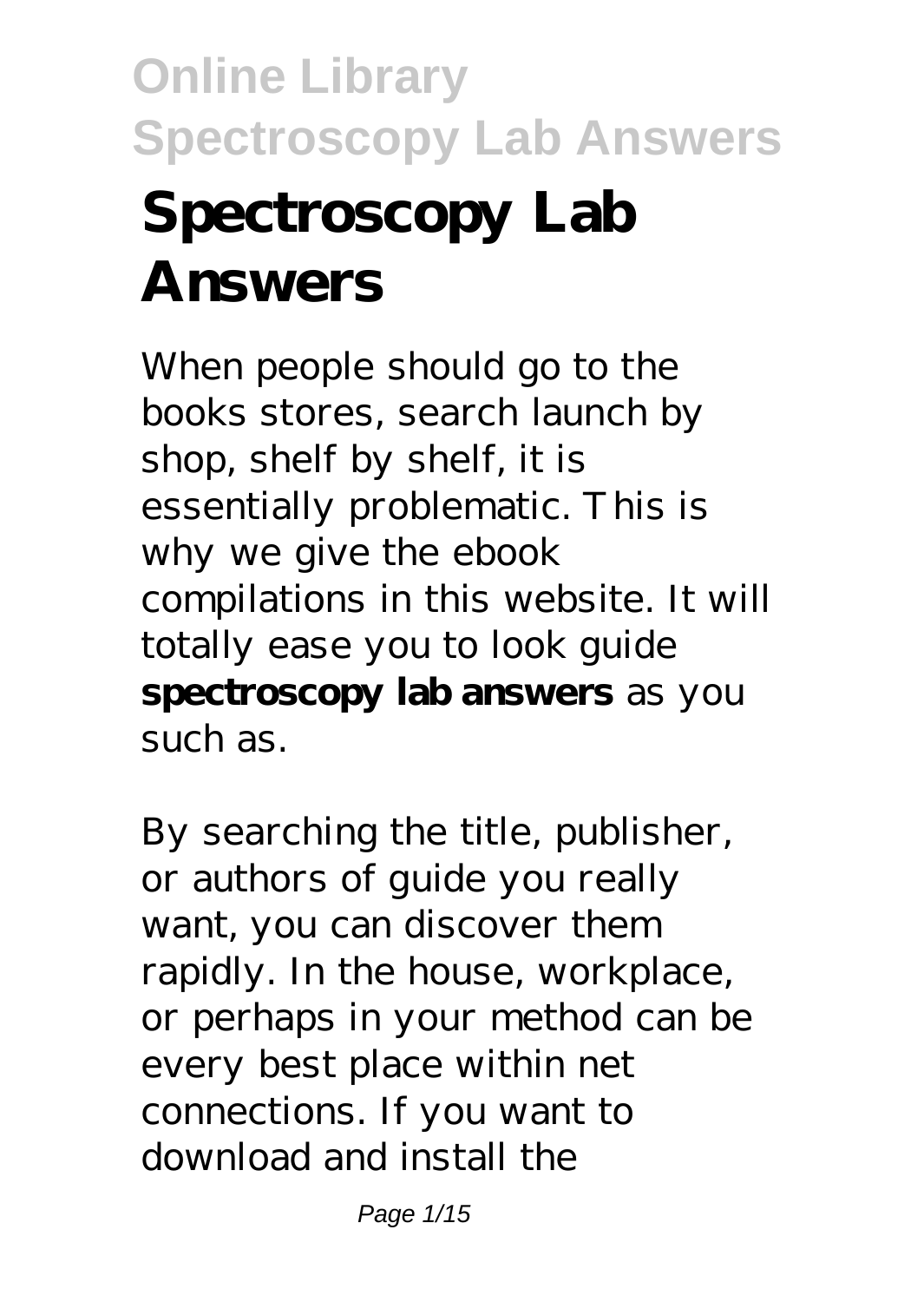spectroscopy lab answers, it is totally easy then, past currently we extend the connect to buy and create bargains to download and install spectroscopy lab answers fittingly simple!

Atomic Emission Spectra Lab Video Explanation *Atomic Emission Spectra Lab* Spectrophotometry and Beer's Law Emission Spectroscopy Lab Analysis Atomic Spectroscopy Virtual Experiment *2020 Spectroscopy Lab Instructions Atomic Absorption Spectroscopy* Spectroscopy Lab *The Spectrophotometer: A demo and practice experiment Atomic Emission Spectra Lab* Atomic Spectra Lab Report Spectroscopy Virtual Lab 3 YouTube **Sodium** Page 2/15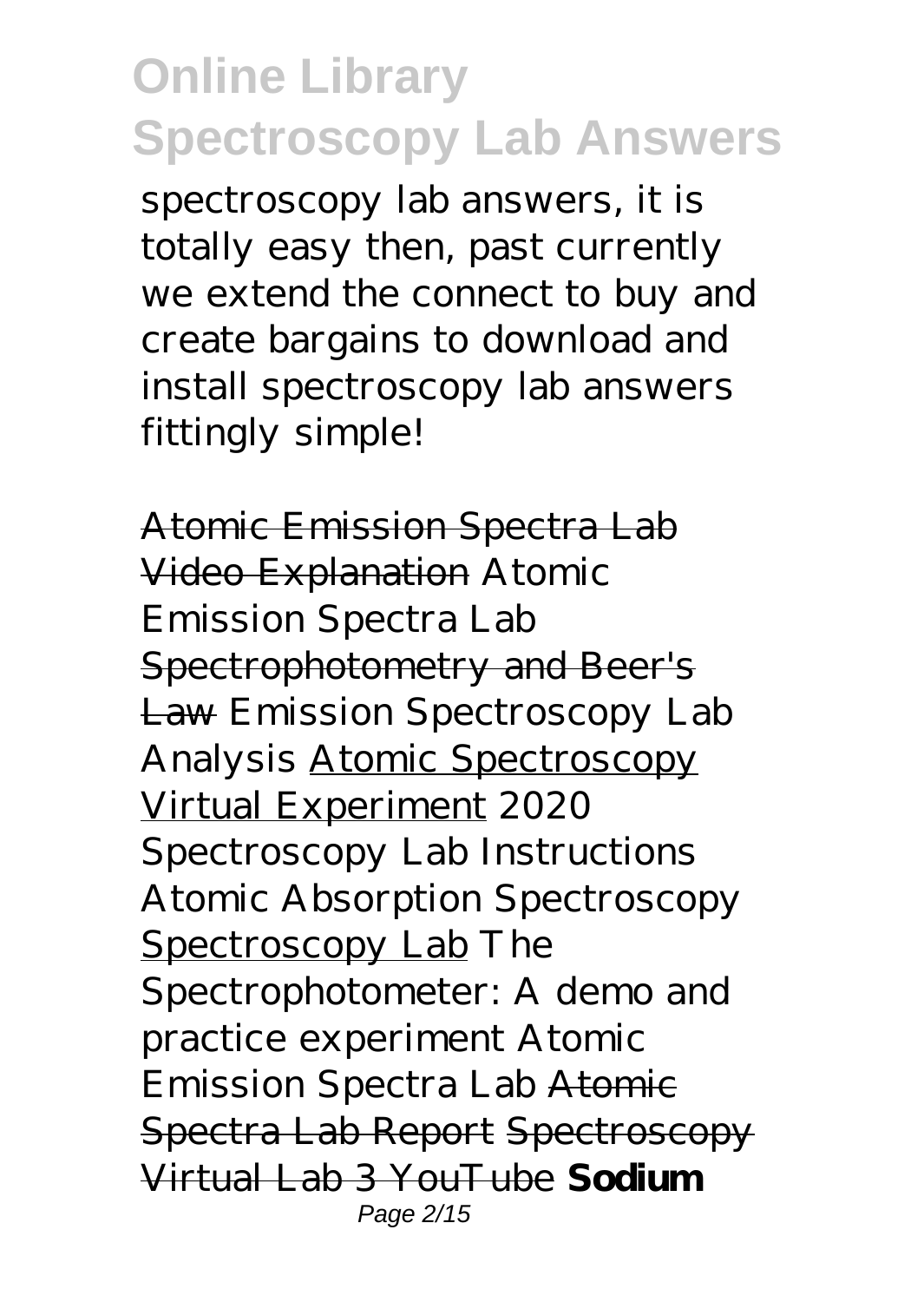**Absorption Lines** Atomic Sprectra Lab How to Make DIY Spectrometer | Optical spectrum analyzer | Light analysis How do you use a Spectrophotometer? A practical guide! *Spectrum Demo: Continuous and Emission* Emission spectrum (line spectrum) evidence for Boh'r model of an atom

How To Use A Spectrophotometer Spectrophotometer Demo Video Lab 1: CD Spectrometer*Emission and Absorption Spectra* **AChem - Lab - Emission Spectroscopy** *Percent Copper in Brass* UV Vis spectroscopy Marvel's Spider-Man 2018 - All Lab Puzzle Solutions (A Bit of a Fixer-Upper Trophy Guide) Atomic Emission Spectra Emission Spectroscopy Lab (Flame Lab) Hydrogen Spectrum Page 3/15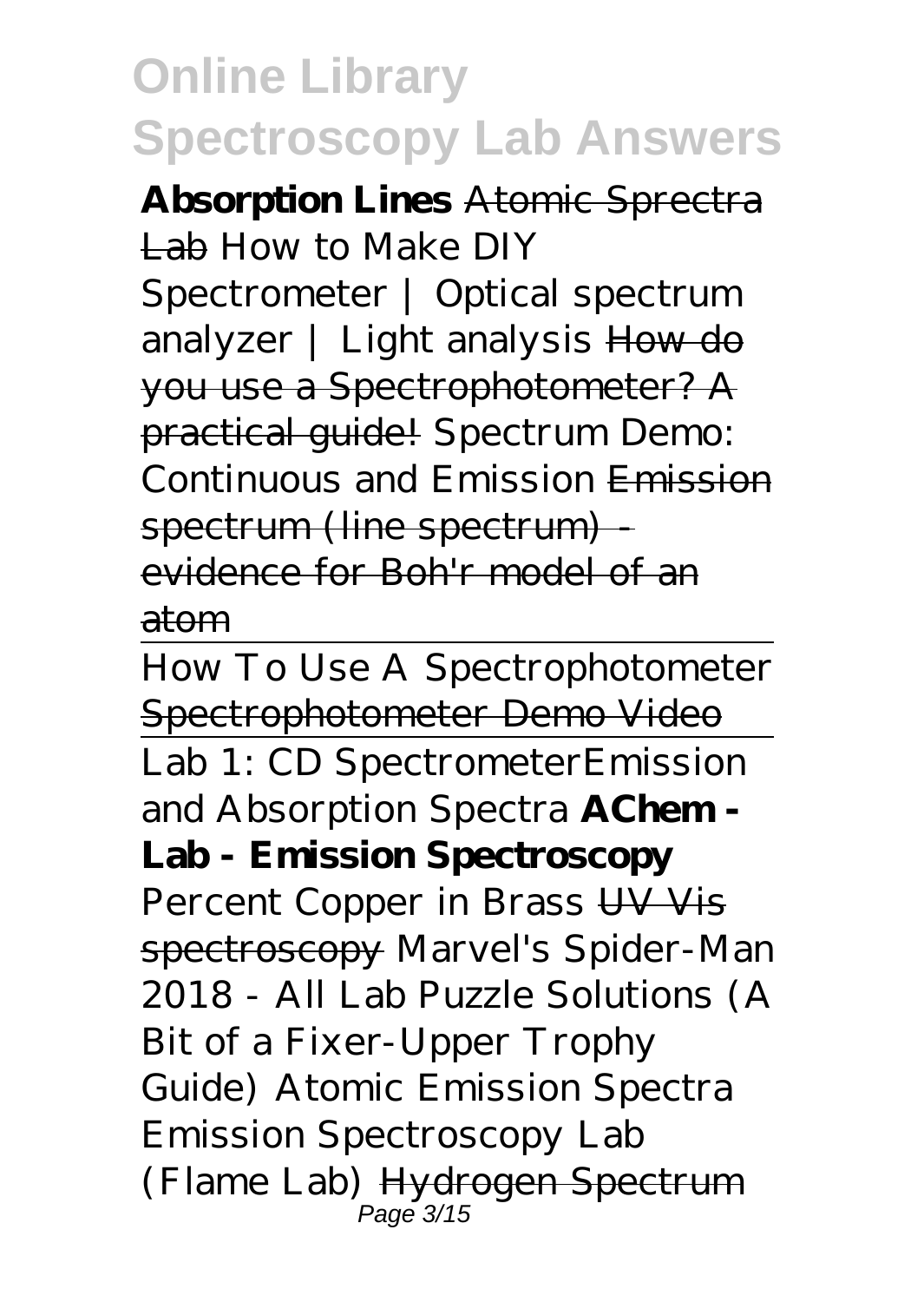Lab **Mass Spectroscopy Lab** *Spectroscopy Lab Answers* Spectroscopy Lab Answers The wavelength (color) of light is inversely proportional to the amount of energy freed up between the old and the new orbit. In the case of hydrogen, there is a simple formula that tells us the wavelength of the spectral lines, called the Balmer formula: !  $"=91.177$ nm (1 N2. #1 n2. Introduction to spectroscopy

*Spectroscopy Lab Answers - eactredbridgefreeschool.org* In this virtual lab you will: 1.Observe the bright line spectra (emission spectra) for various elements. 2.Use a flame test to observe the color produced when metal ions are heated. 3.Identify Page 4/15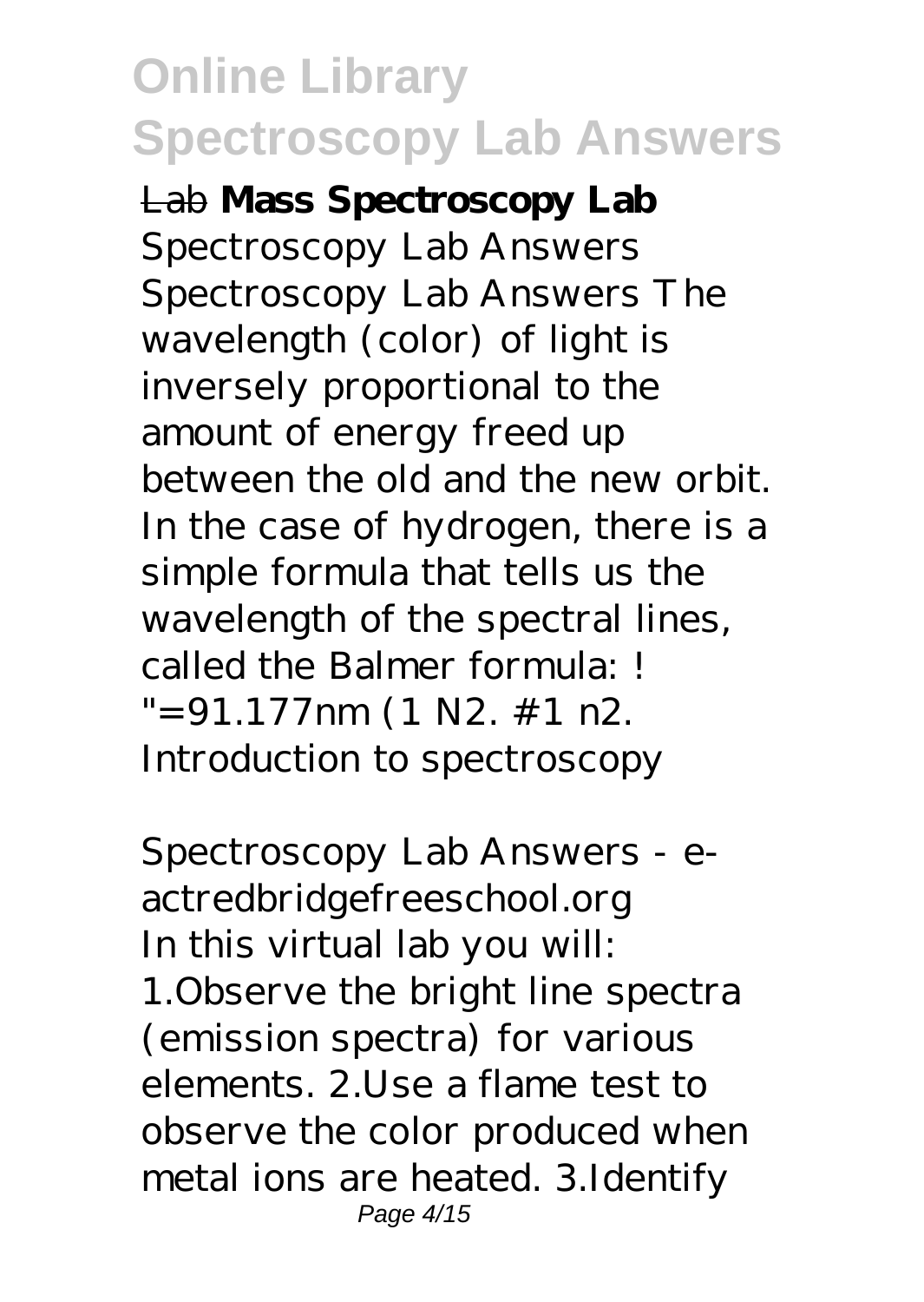unknown metals ions based on the results of the flame test. Procedure: Part I. (Bright Line Spectra)

*Virtual Lab Spectroscopy - Mr. Palermo's Flipped Chemistry ...* For this lab, try to plot the emission lines and compare them to the wavelengths that you can find online ("H or He emission spectrum"). 2) Plot an X-Y graph just like the one in 1) but for the observed star(s). Show the spectrum with the one in 1) to see if the spectral lines are aligned.

*Lab 5: Spectroscopy - New Jersey Institute of Technology* Emission Spectroscopy Lab Report Answers Objectives. Build and calibrate a simple spectroscope Page 5/15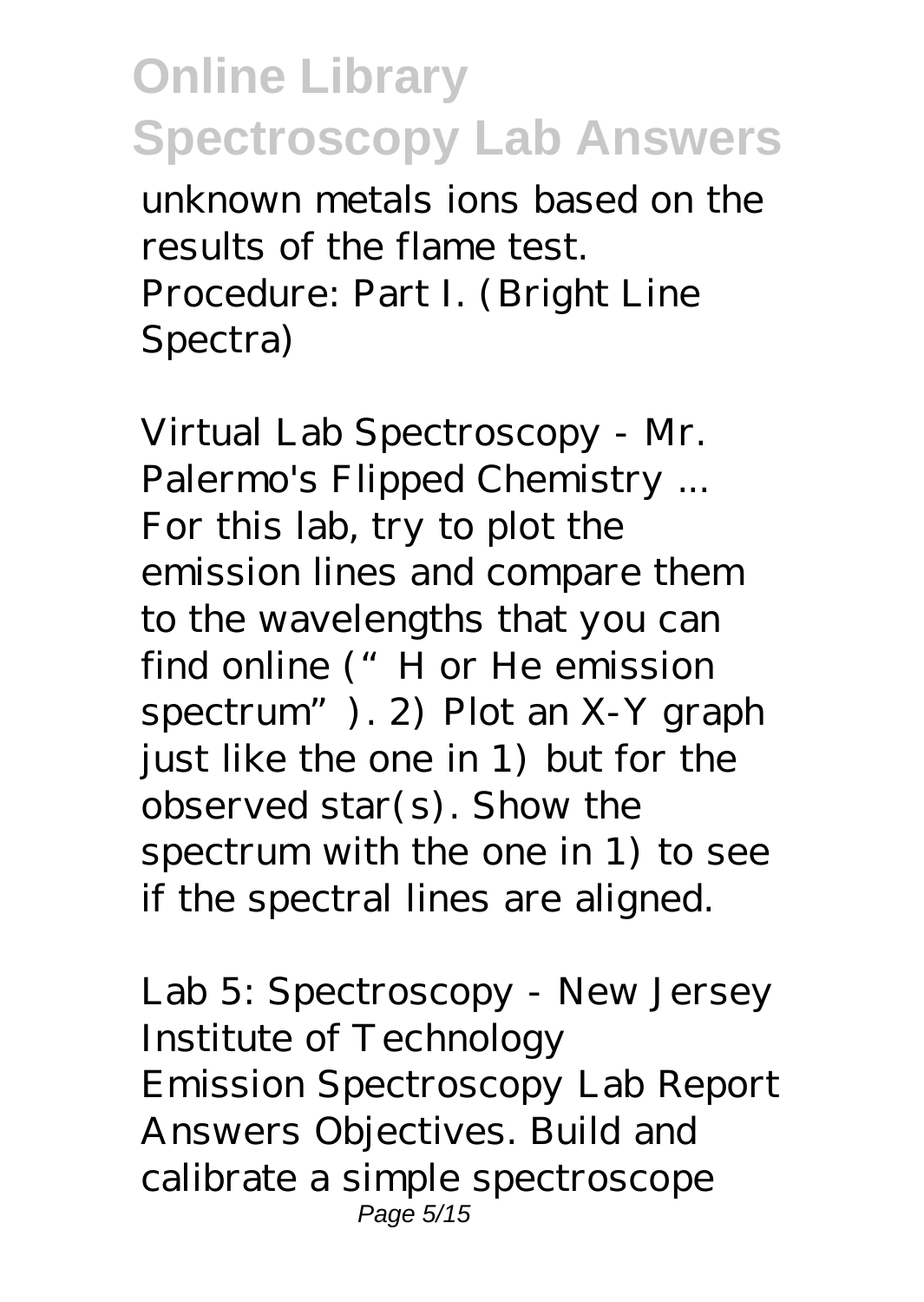capable of measuring wavelengths of visible light. Measure several wavelengths of light emitted by a polyelectronic element and compare the measured values to actual values.; Measure the wavelengths of light emitted by hydrogen and

#### *Emission Spectroscopy Lab Report Answers*

In-Lab Questions The laboratory work involves identification of an unknown by recording its infrared spectrum, investigating the major absorption bands, and comparing the spectrum with spectra of a group of known compounds. Please print the worksheet for this lab. You will need this sheet to record your data.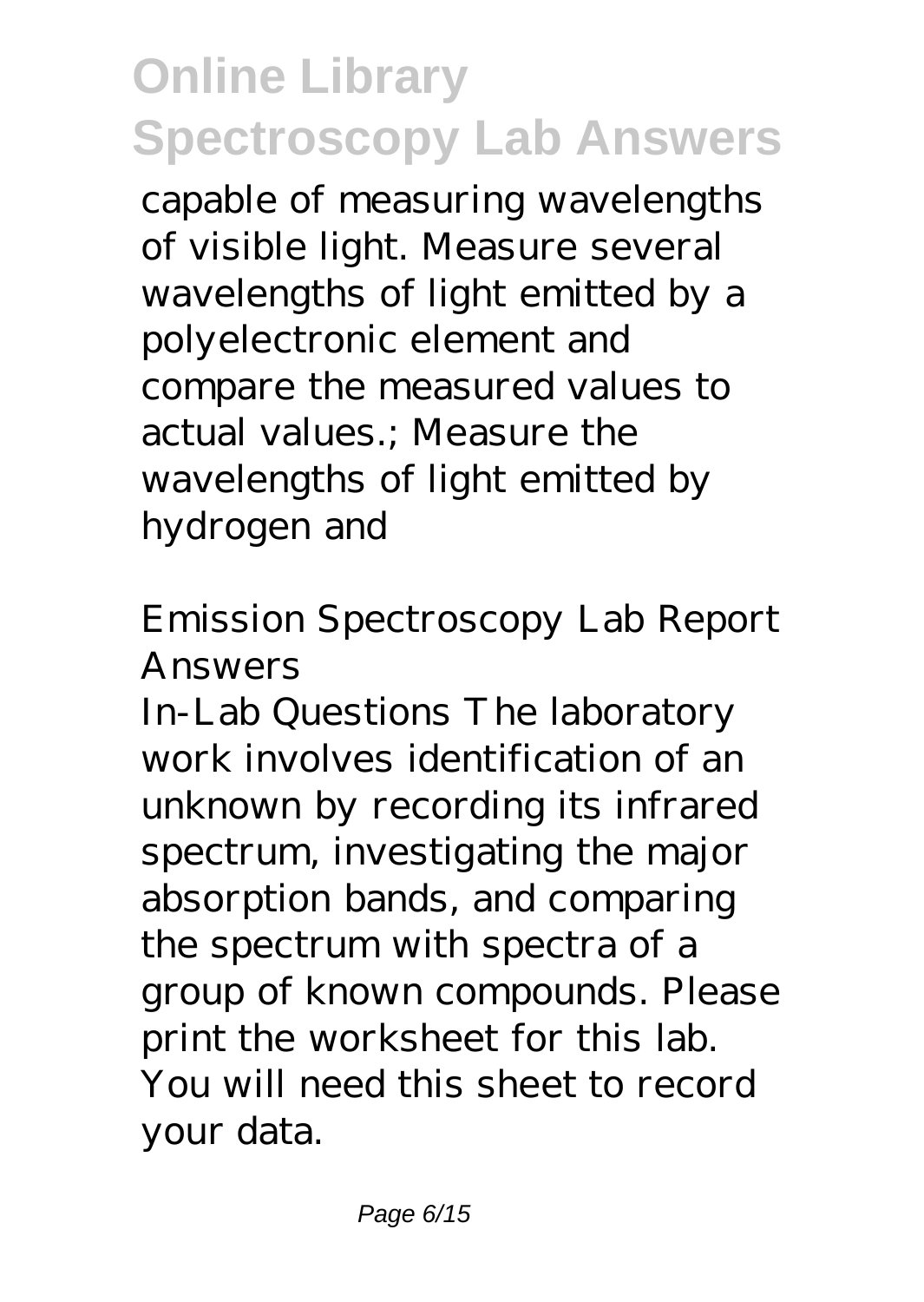*Lab 2 - Infrared Spectroscopy (IR)* Table 5-1 Absorbance of standard solutions: Concentration(ppm) Absorbance 20 0.0791 50 0.1686 100 0.2985 200 0.5762 500 1.3804 Calibration Curve of Absorbance vs Concentration: 16 1.3804 14 1.2  $y = 0.0027x + 0.0299$ Absorbance 0.8 0.5762 0.4 0.2985 0.1686 0.2 0.0791 0 100 200 300 400 500 600 Concentration(ppm) Trending equation,  $y = mx + c =$  $0.0027 + 0.0299 =$  Slope, m=0.0027 Intercept, c=0.0299 X= y-c m ...

#### *Solved: This Is UV-Vis Spectroscopy Lab Report. What Can B ...*

The wavelength (color) of light is inversely proportional to the amount of energy freed up Page 7/15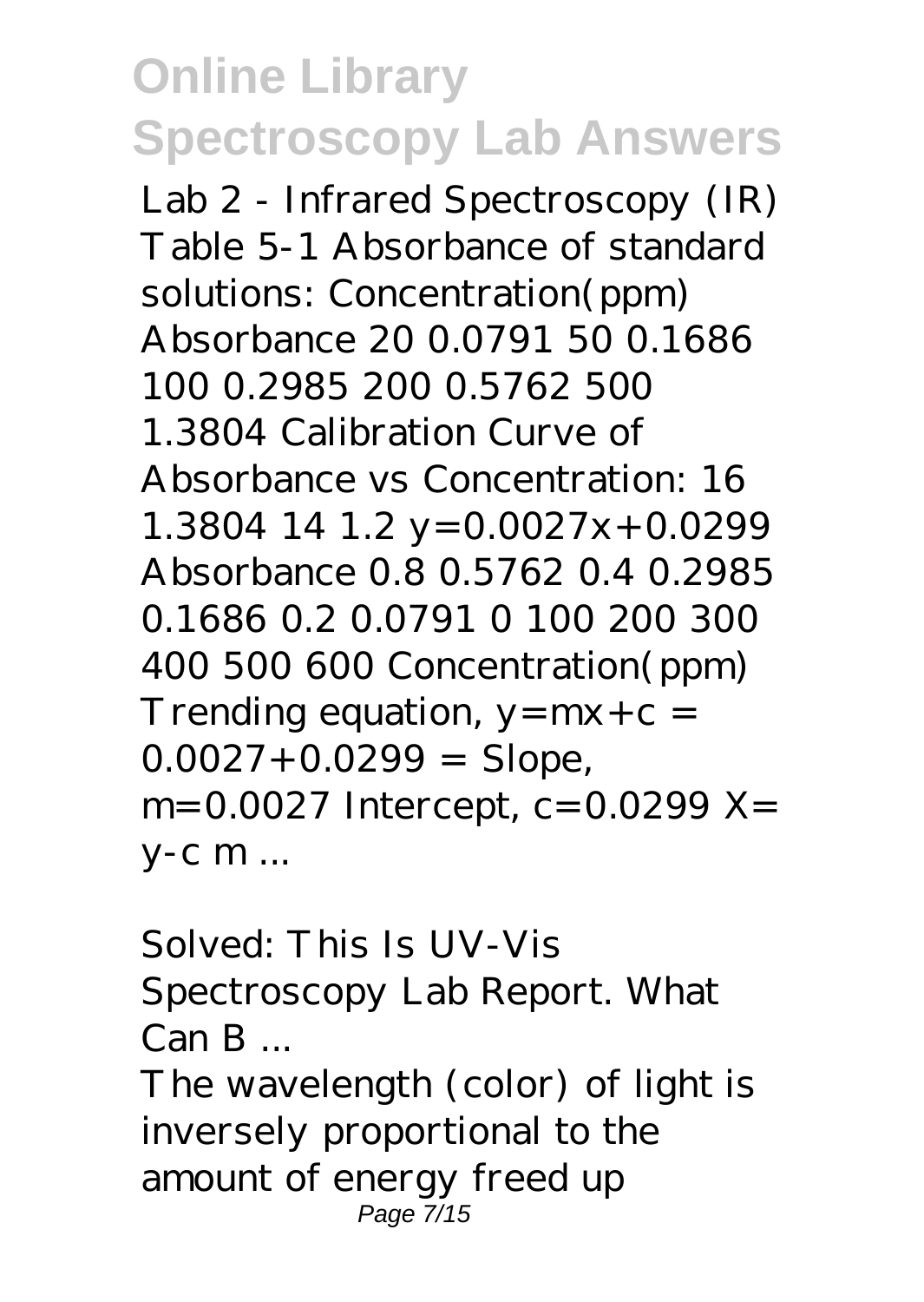between the old and the new orbit. In the case of hydrogen, there is a simple formula that tells us the wavelength of the spectral lines, called the Balmer formula: !  $"=91.177$ nm (1 N2. #1 n2.

*Introduction to spectroscopy* The word spectroscopy is used to refer to the broad area of science dealing with the absorption, emission, or scattering of electromagnetic radiation by molecules, ions, atoms, or nuclei. Spectroscopic techniques are some of the most widely used analytical methods in the world today.

*Experiment 2: INTRODUCTION TO SPECTROSCOPY* Can an element be identified by its Page 8/15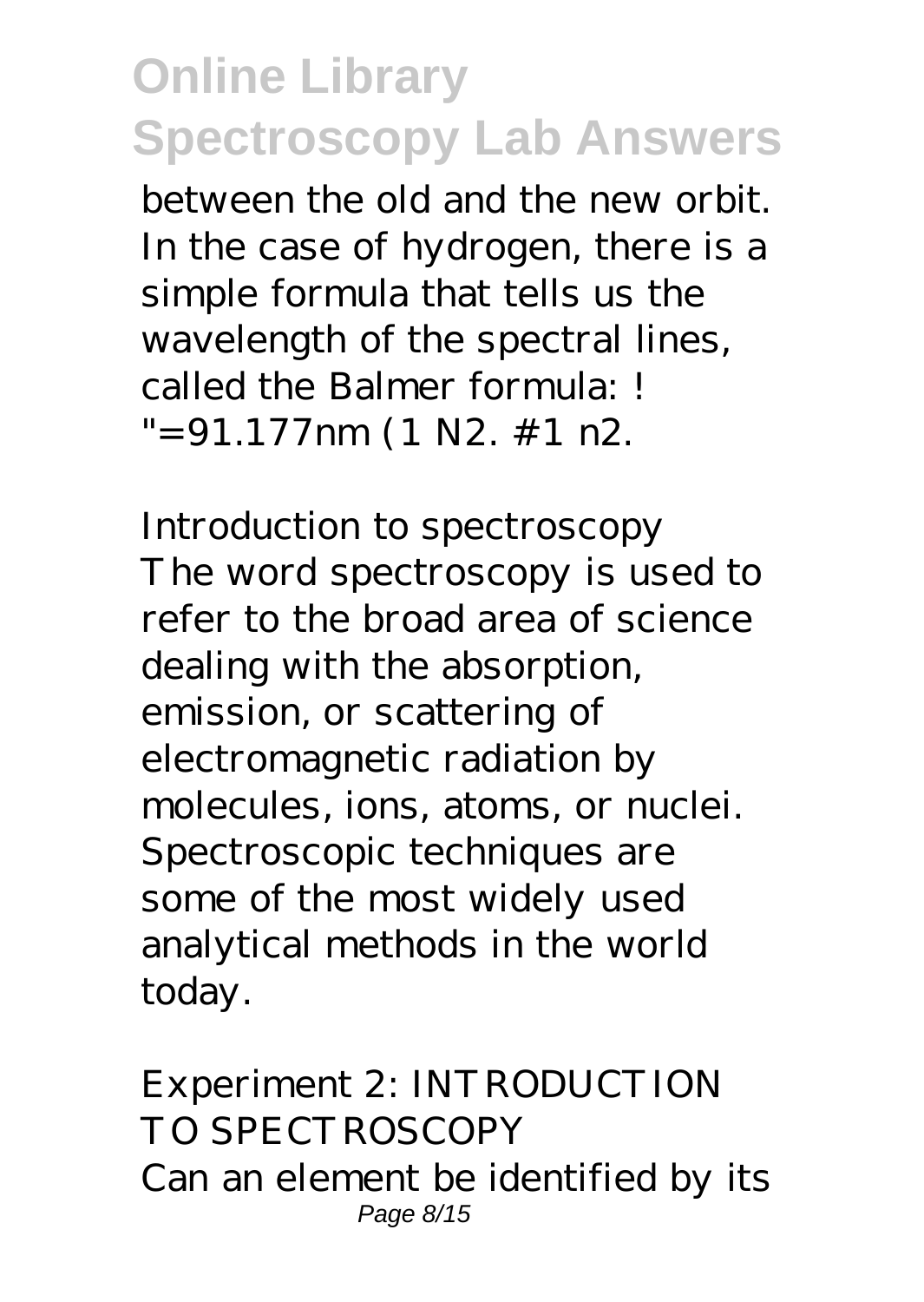visible spectrum was what needed to be identified in the lab. The hypothesis of the lab was if the visible spectrum of an element was observed then the element...

*Lab 3- Spectroscopy Lab - Cortez J - Google Sites* Spectroscopy: A Virtual Lab Element Identification and Emission Spectra. What you need to know: The energy levels in atoms and ions are the key to the production and detection of light. Energy levels or "shells" exist for electrons in atoms and molecules. The colors of dyes and other compounds results from electron jumps between these shells or levels, just like the colors of fireworks result from jumps of electrons from one shell to Page 9/15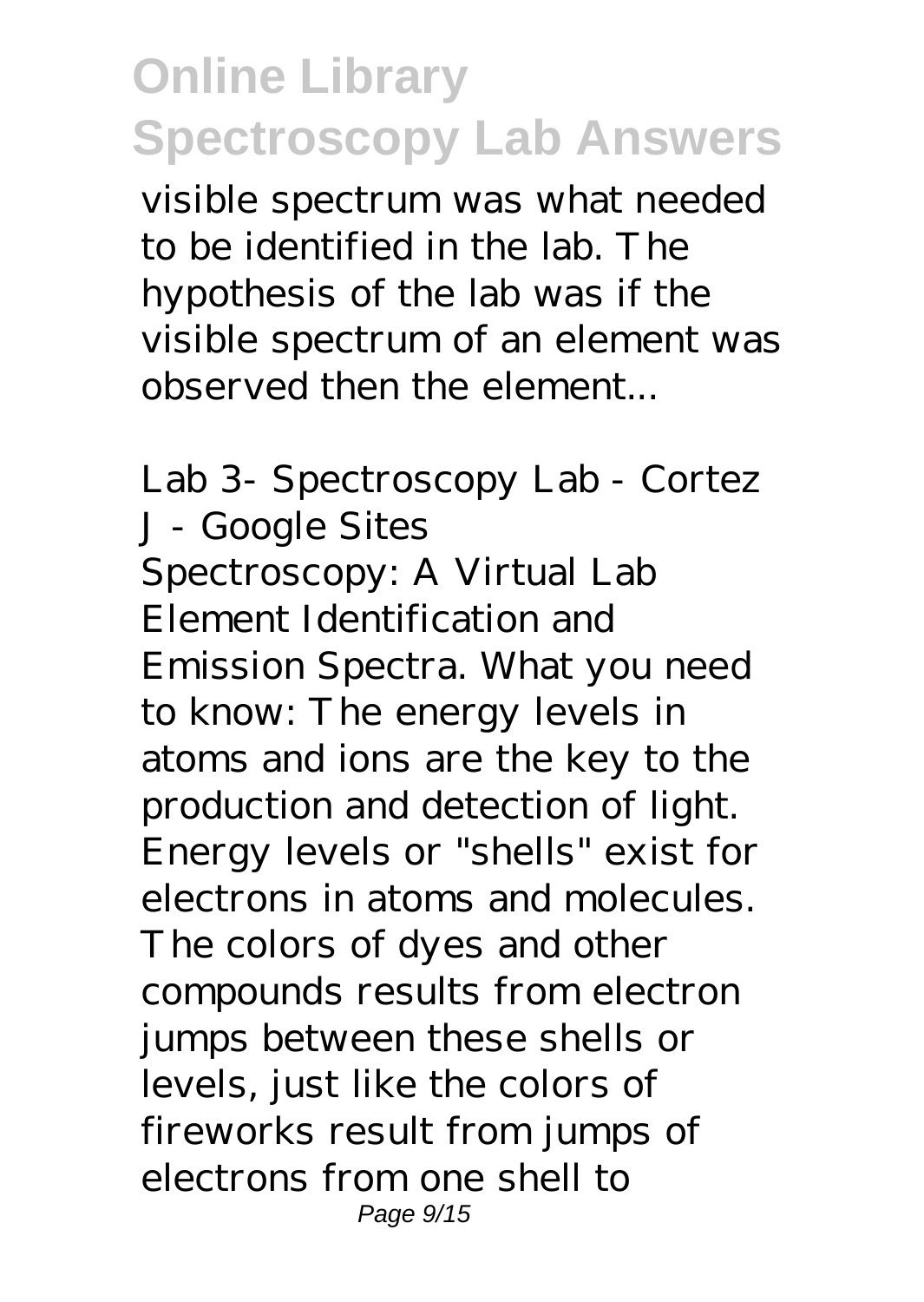*Spectroscopy: A Virtual Lab* Researchers at the USGS Spectroscopy Lab are studying and applying methods for identifying and mapping materials through spectroscopic remote sensing (called imaging spectroscopy, hyperspectral imaging,imaging spectrometry, ultraspectral imaging, etc), on the earth and throughout the solar system using laboratory, field, airborne and spacecraft spectrometers.

*Spectroscopy Lab - USGS* Spectroscopy is the study of the interaction of electromagnetic radiation with matter. All substances interact with electromagnetic radiation in a Page 10/15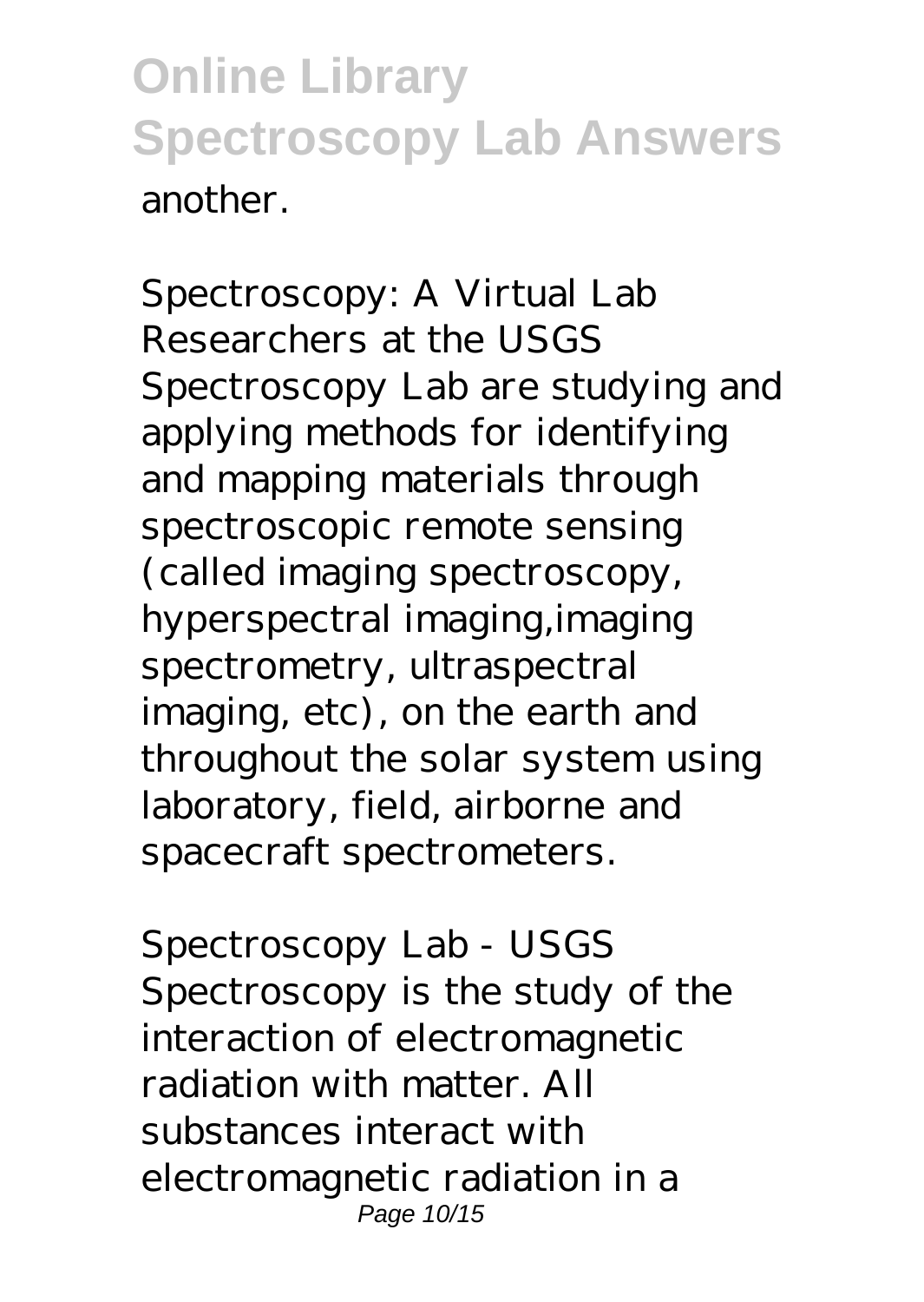unique way. Our eyes act as fairly sensitive detectors of electromagnetic radiation that falls in the visible region of the electromagnetic spectrum.

*Spectroscopy - University of Idaho* Well, spectroscopy is used to figure out what something is made of a high tech criminal lab might use one to test materials or Scientists use spectroscopes for everything from looking at supernovae...

#### *Lab 3 - Spectroscopy - Diotto - Google Sites*

spectroscopy lab answers to read. It is practically the important situation that you can entire sum afterward beast in this world. PDF as a broadcast to realize it is not Page 11/15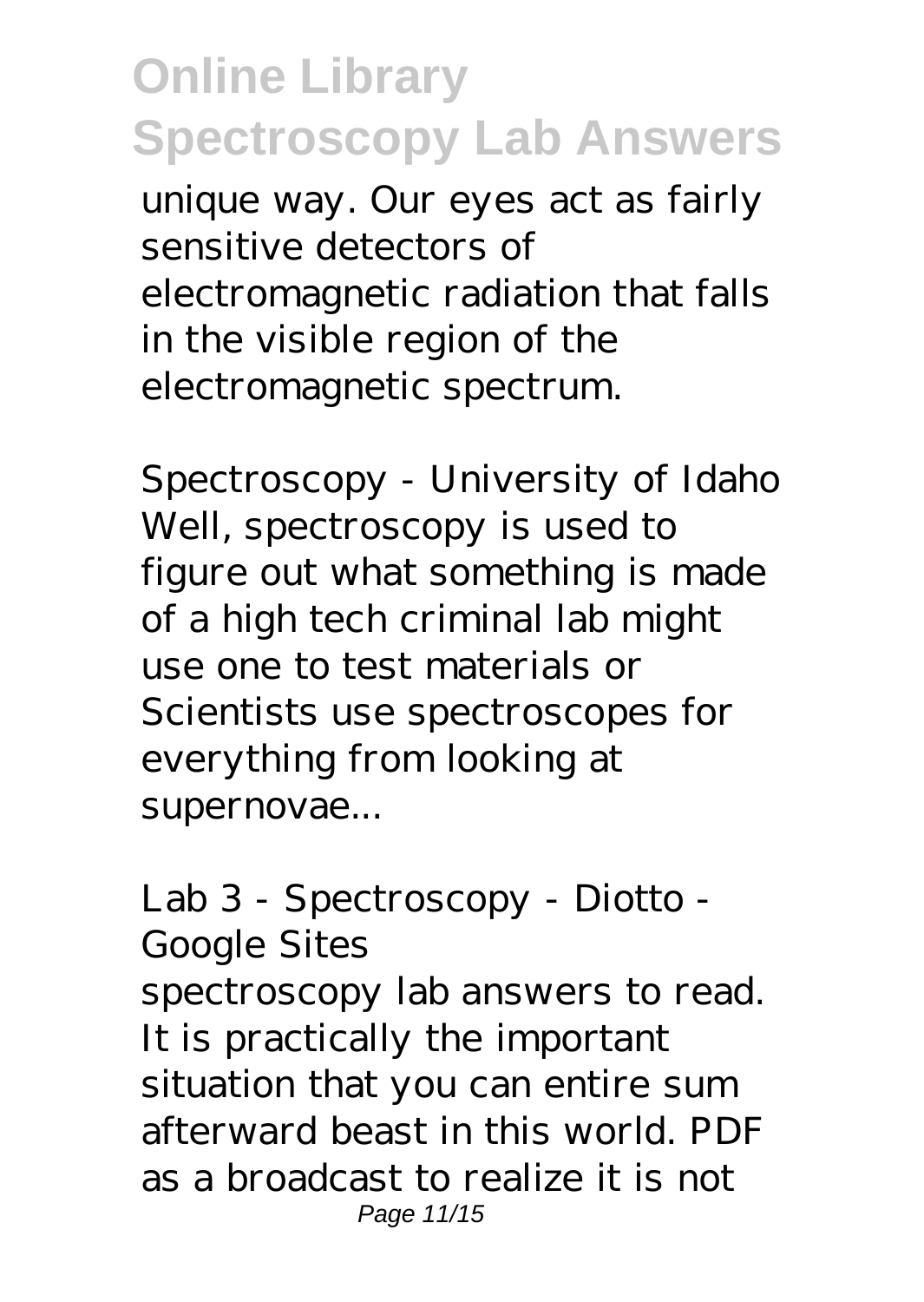provided in this website. By clicking the link, you can find the further book to read. Yeah, this is it!. book comes bearing in mind the new assistance and lesson

*Mr Palermo Spectroscopy Lab Answers* Show your work Dilution Concentration Volume of Water needed for dilution (in Liters) Moles of NiSO4 in dilution Absorbance for each solution. 0.180 0.150 0.120 0.0900 00600 2 NAME Page 2 of 5 599 words x English (United States) O Focus 5 Spectroscopy lab practical exam, Ni, fall 2020 updated - Saved to my Mac a AutoSave OFF À Igre 6  $=$  Home

*Spectroscopy Lab Practical Exam,* Page 12/15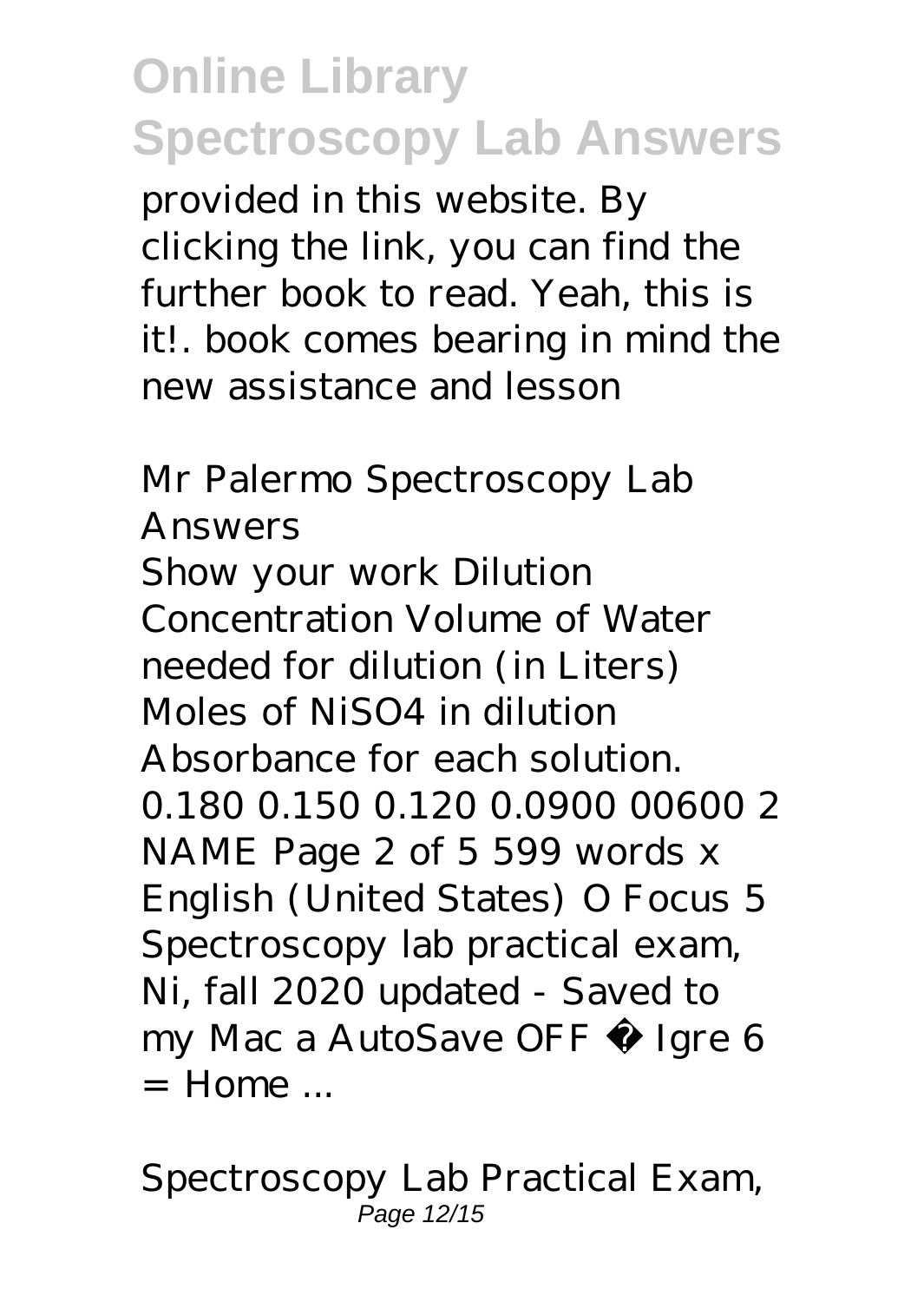*Ni, Fall 2020 Upd ...* Spectroscopy Lab Answers The wavelength (color) of light is inversely proportional to the amount of energy freed up between the old and the new orbit. In the case of hydrogen, there is a simple formula that tells us the wavelength of the spectral lines, called the Balmer formula: !  $"=91.177nm (1 N2. # 1 n2.$ Introduction to spectroscopy

*Spectroscopy Lab Answers orrisrestaurant.com* Get Free Emission Spectroscopy Lab Answers. The Bohr equation (named after Danish physicist, Niels Bohr):  $(Equation 1)$  2 i 2 f.  $n 1 - n 1$  (s-1) = 3.289 x 1015 (s-1) can be used to calculate the frequency of light emitted () Page 13/15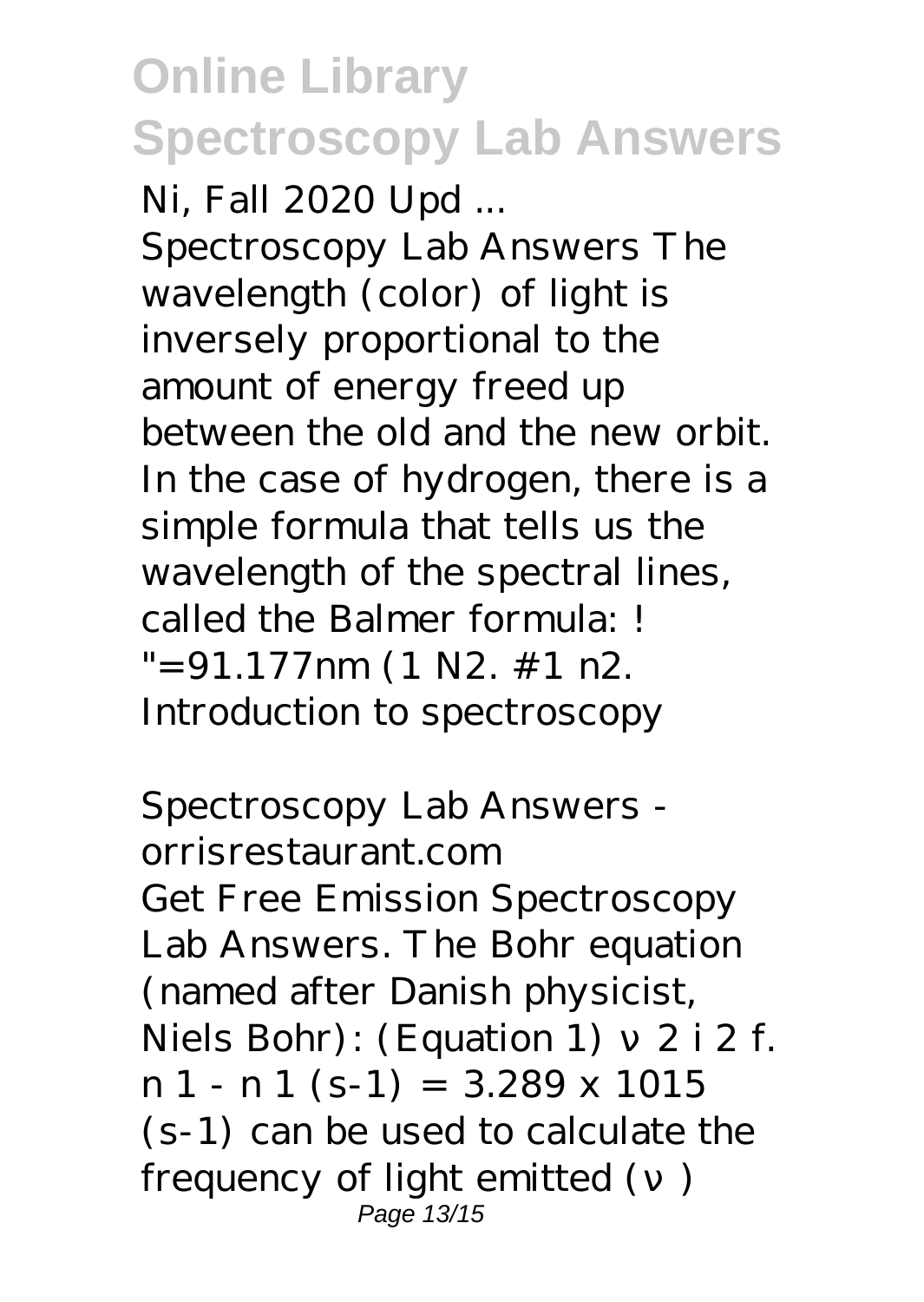when an electron falls from an upper level (ni) to a lower level (nf). The constant, 3.289 x 10.

#### *Emission Spectroscopy Lab Answers*

The goal of this lab is to determine the unknown concentration of two different copper solution samples, taken from fictitious mining sites (sites A and B), by generating a standard curve, called a ... Introduction to Spectroscopy Lab Report Turn in Pages 5-7 as Your Graded Lab Report Data: Concentration of stock solution:

*Beer s Law Plot & Spectropscopy - Glendale Community College* Spectrophotometry is a way of analyzing the transmittance of light Page 14/15

 $\frac{1}{2}$